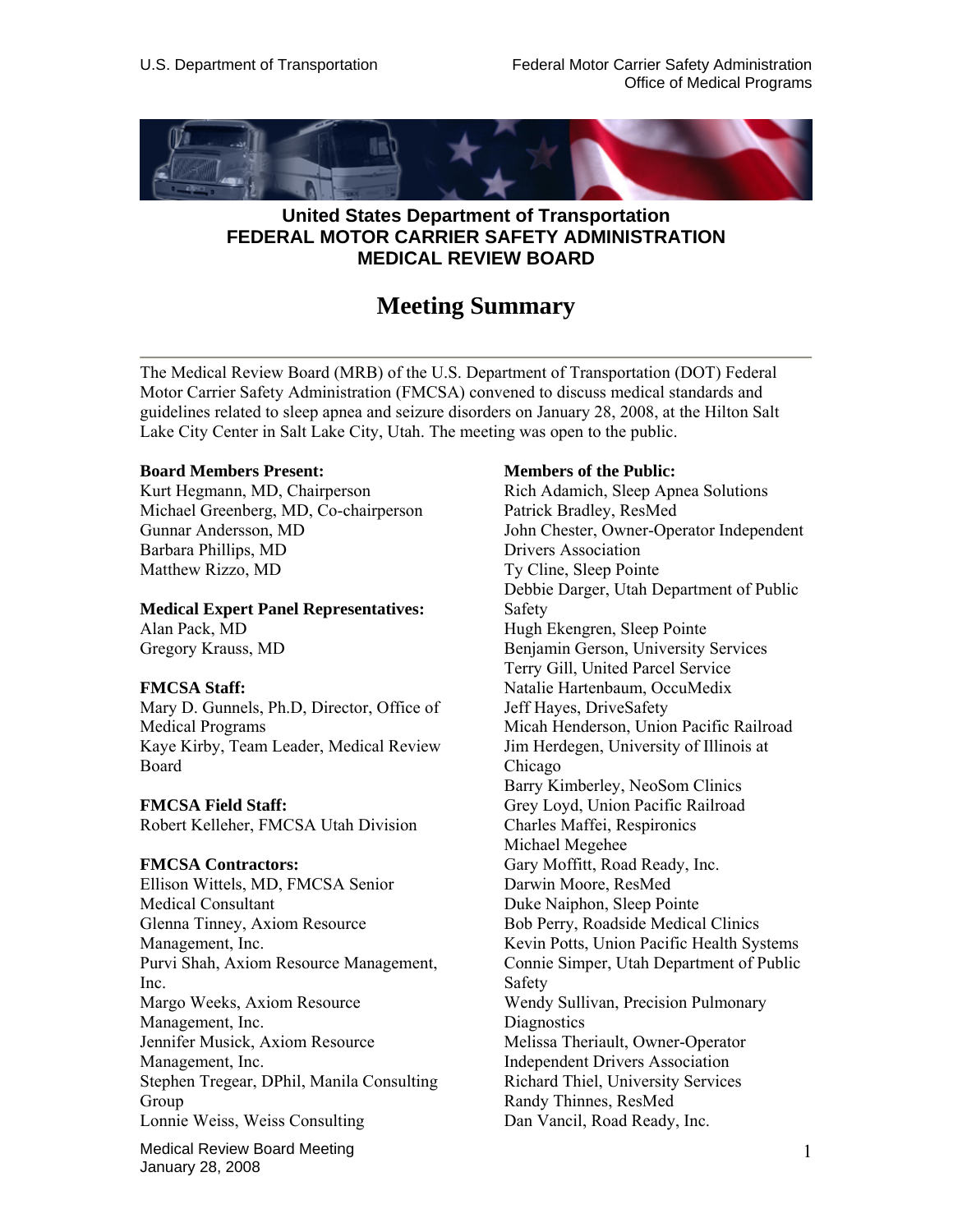Joel Whiteman, Road Ready Inc. Richard Zimet, Cephalon Jeff Zuhl, REM Medical

**Teleconference Participants:**  Gary Gross, Epilepsy Foundation Jay Whitehead, New York Department of Transportation

### **Call to Order**

Mary D. Gunnels, Director, Office of Medical Programs, FMCSA, called the sixth public meeting of the MRB to order, noting that she was the Designated Federal Official for the meeting. She introduced Kurt Hegmann, MD, as the Chairperson of the MRB. Dr. Gunnels announced that there would be two periods of public comment during the meeting and requested that comments be limited to the topics discussed during the meeting. Dr. Gunnels stated that following the public comment period the MRB would deliberate and present their recommendations on sleep apnea as well as the deferred topic of seizure disorders for which discussions began at the July 2007 meeting.

Dr. Gunnels requested that attendees complete an evaluation form before leaving the meeting. She announced that the meeting would be recorded and minutes would be prepared. The recording will be made available upon request and the detailed summary of the meeting will be posted on the MRB Web site at www.mrb.fmcsa.dot.gov.

# **Agenda Overview, Approval of July 2007 Meeting Summary and Discussion of Other Matters**

Dr. Hegmann opened the meeting. He noted a slight adjustment to the agenda—public comments and MRB deliberation on sleep apnea will precede the discussion on seizure disorders. Dr. Hegmann called for approval of the minutes of the fifth meeting of the MRB, held on July 26, 2007. The minutes were unanimously approved.

Dr. Hegmann invited discussion of other MRB matters. Barbara Phillips, MD, suggested that a procedure for reviewing medical topics be institutionalized in an effort to ensure the data are current and relevant for commercial drivers. She moved that the MRB recommend to FMCSA that there be annual review of the medical topics by means of a systematic literature search to ensure that guidelines stay current. The MRB unanimously approved this motion.

Dr. Phillips proposed that the MRB pass a resolution to support increased funding on research of risk factors for and prevalence of commercial vehicle crashes. The MRB unanimously approved this motion.

# **Sleep Apnea and Driving—Evidence-Based Research Stephen Tregear, DPhil**

Stephen Tregear, DPhil, presented the highlights of the evidence report findings on "Obstructive Sleep Apnea (OSA) and Commercial Motor Vehicle Driving." His literature search was aimed at studies that would help develop answers to the following key questions:

**Key Question #1**: Are individuals with OSA at an increased risk for a motor vehicle crash when compared to comparable individuals who do not have the disorder?

**Key Question #2**: What disease-related factors are associated with an increased motor vehicle crash risk among individuals with OSA?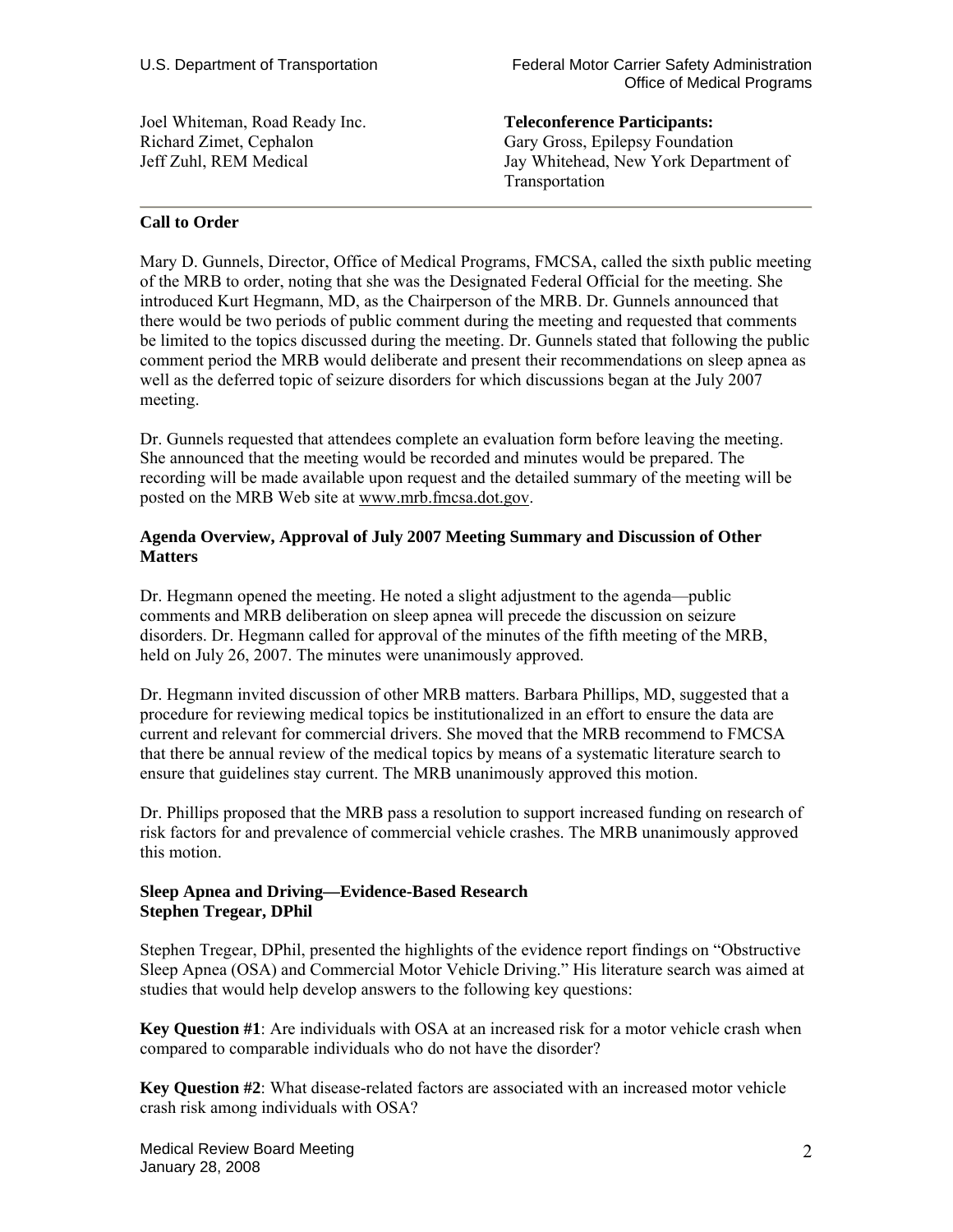**Key Question #3**: Given the findings of Key Question #2, are individuals with OSA unaware of the presence of the factors that appear to be associated with an increased motor vehicle crash risk?

**Key Question #4**: Are there screening/diagnostic tests available that will enable examiners to identify those individuals with OSA who are at an increased risk for a motor vehicle crash?

**Key Question #5**: Which treatments have been shown to effectively reduce crash risk among individuals with OSA (as determined by crash rates or through indirect measures of crash risk)?

**Key Question #6**: What is the length of time required following initiation of an effective treatment for patients with OSA (determined by Key Question #5) to reach a degree of improvement that would permit safe driving (as determined by crash rates or through indirect measures of crash risk)?

**Key Question #7**: How soon following cessation of an effective treatment (e.g., as a consequence of noncompliance), will individuals with OSA demonstrate reduced driver safety (as determined by crash rates or through indirect measures of crash risk)?

# **Key Question Responses**

### **Key Question #1**

Seventeen studies were identified that addressed Key Question #1. Two of these studies were directly relevant to commercial motor vehicle (CMV) drivers and the remaining 15 applied to the general driver population. These studies were of low to moderate quality.

One of the two CMV driver studies included participant responses to a questionnaire using two sleep tests: the Multivariable Apnea Prediction Index and the Epworth Sleepiness Scale. These tests were used to make a diagnosis of whether the participants had OSA. This was not considered a high-quality study because the data were not based on a true diagnosis. Findings showed that when a threshold was set for these two tests and a diagnosis made, individuals with OSA were at increased risk for crashing.

Dr. Tregear noted that the other CMV driver study was of moderate quality. In this study, drivers were tested using a portable polysomnography (PSG) test called MESAM 4 to determine whether the drivers had OSA. The drivers were then asked to respond to a questionnaire asking about crash history in the previous 5 years. The significant findings from this study showed that individuals with a diagnosis of OSA were twice as likely to crash as those without OSA; however, the researchers found no correlation between severity of OSA and crash rate. This was most likely due to the size of the study sample, which was only 90 individuals. Dr. Tregear noted that the study also looked at the relationship between obesity and OSA and that it is common to see an association between body mass index (BMI), OSA, and crash risk.

The review of the remaining research involving the general driver population helped determine the extent to which OSA is a problem. The median quality of the 15 studies involving crash risk of people with and without OSA was low. Therefore, data from nine of the 15 studies were combined to estimate the size of the problem. Dr. Tregear indicated that the findings from this analysis showed that individuals with OSA are between 30 percent and 472 percent more likely to have a crash. The mean crash risk ratio is 2.72, which indicates a 172 percent increased chance of a crash. He concluded that, based on the data, individuals with OSA are at an increased risk for a motor vehicle crash.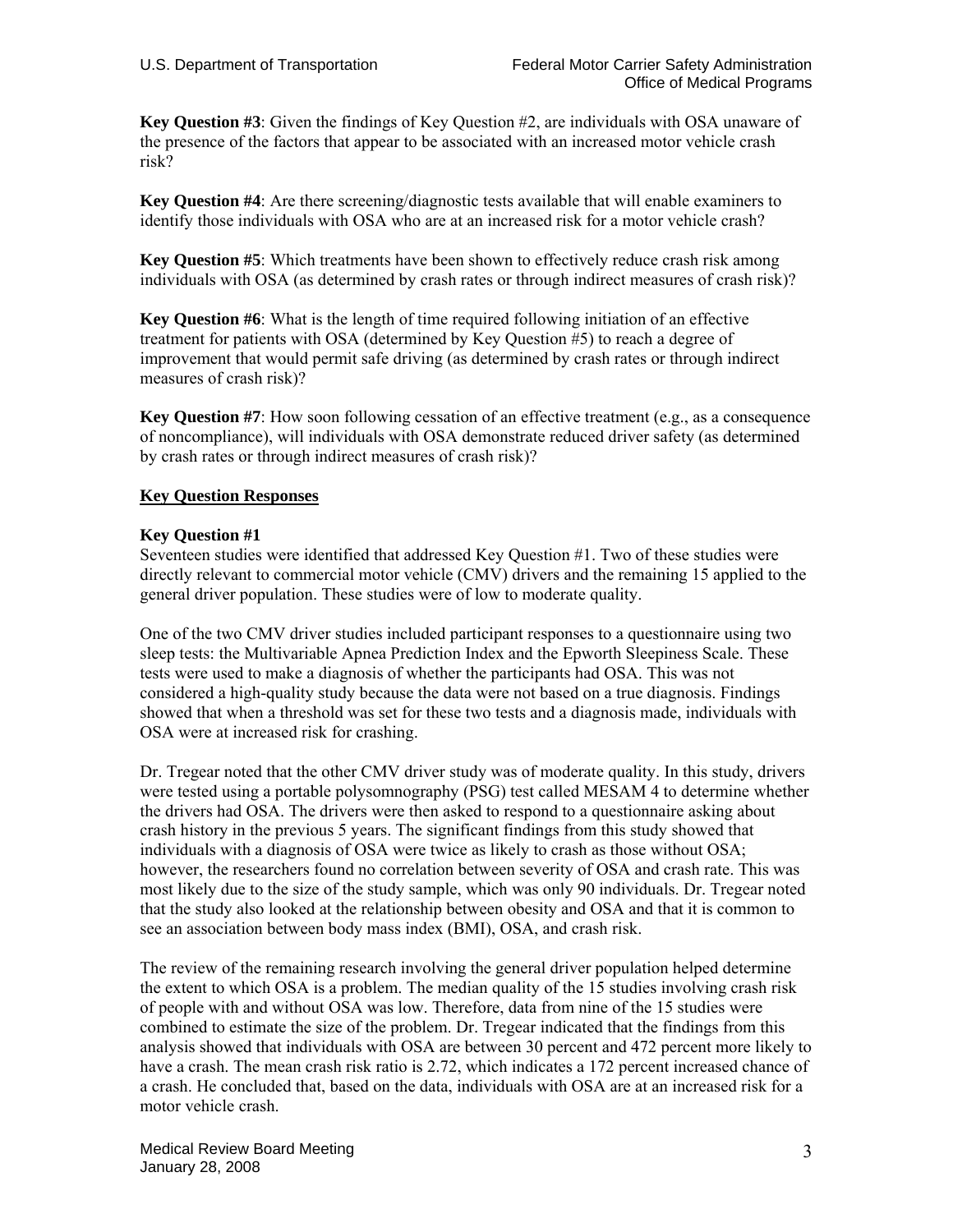# **Key Question #2**

Ten studies were found that addressed Key Question #2, which looked at several parameters used to measure severity of OSA. Dr. Tregear highlighted the four parameters that repeatedly indicated high risk: severity of disordered respiration, presence and degree of daytime sleepiness, blood oxygen saturation levels, and BMI. He noted that these four parameters are associated with increased crash risk in individuals with a diagnosis of OSA.

# **Key Question #3**

There was only one study that included data for CMV drivers; this was insufficient to draw a conclusion. Therefore, the research group focused on daytime sleepiness for analysis related to Key Question #3. The evidence suggests that individuals with OSA are not very good at judging how sleepy they are. Three studies used the Epworth Sleepiness Scale to measure an individual's sleepiness before and after treatment. The findings revealed that individuals discovered how much better they felt after continuous positive airway pressure (CPAP) treatment and how much sleepier they were at the beginning of the test.

# **Key Question #4**

In response to Key Question #4, the research group reviewed 43 studies which looked at various portable treatment systems to determine if these systems are as good as a PSG test in a sleep lab. The analysis of the comparison of a variety of portable systems revealed that, although none of the instruments are as good as a PSG test in a sleep lab, they are potentially a good alternative and a less expensive option. Dr. Tregear added that a portable system may not be accurate enough to be considered acceptable. He said a formal decision analysis or cost-effectiveness analysis would need to be carried out to determine the consequences of making a mistake, as there will be mistakes using a portable system for treatment.

# **Key Question #5**

Several studies were reviewed to determine which treatments are most effective in reducing crash risk. The studies looked at various treatment options, including behavior modification, weightloss programs, CPAP machines, dental appliances, various medications, and surgery. Dr. Tregear stated that the inclusion criterion for these studies was that the study must be a randomized control trial. Strong data indicate that of all the treatment options available, CPAP treatment is most effective in reducing crash risk. The data indicate that there is a 72 percent reduction in crash risk for drivers on CPAP treatment.

### **Key Question #6**

Dr. Tregear noted that only three studies addressed Key Question #6. One of the studies found that effective CPAP treatment reduced crash risk, but did not reduce it to a normal risk level. The findings of the other two studies indicated a reduction to normal risk level. He noted that because of lack of agreement and the fact that there were only three studies that addressed this question, more data would be required to make a conclusion.

# **Key Question #7**

CPAP treatment has been identified as the only treatment demonstrated to reduce crash risk. Dr. Tregear noted that optimal effectiveness can be achieved after only one night of treatment. He stated that it is difficult to show impact on crash risk in one night, but that after one night of treatment, there is measurable improvement in the surrogate markers of crash risk (e.g., severity of disordered breathing, blood oxygen saturation). He added that the evidence is clear that after 2 weeks of treatment, CPAP reaches its maximum effectiveness.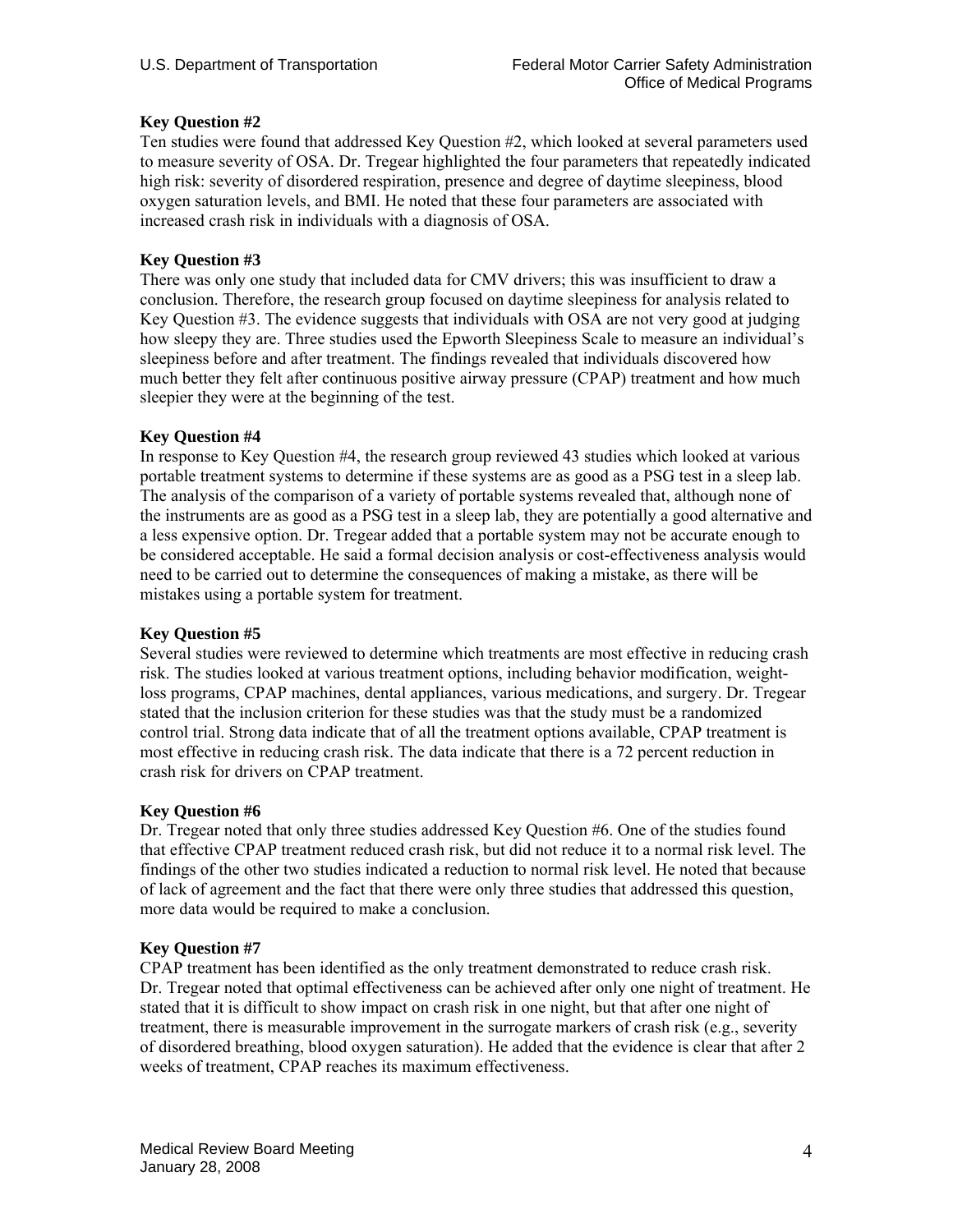Regarding the consequences of non-compliance, Dr. Tregear noted that missing one night of treatment can have an impact on function. Whether that increases crash risk is unknown, but it does impact the surrogate markers of crash risk. Changes to function occur within 24 hours.

Dr. Hegmann expressed thanks to Dr. Tregear for his presentation and asked the MRB members if they had any questions. Dr. Phillips stated that although there is no question that OSA increases crash risk, clearly most people with OSA do not crash. The predictors of crash are sleepiness (which is not a particularly reliable measure), BMI, oxygen saturation, and apnea-hypopnea index (AHI). Dr. Tregear concurred with this clarification. Dr. Phillips referred to the study which used AHI to predict crash, and asked whether the AHI was derived from a portable device. Dr. Tregear answered yes—a portable MESAM device was used to measure oxygen desaturation.

Dr. Hegmann asked for clarification of the blanks in the Risk Factor Table included in Dr. Tregear's presentation. Dr. Tregear noted the blanks indicated they did not look at that particular measure.

Matthew Rizzo, MD, asked if any clear cut points of the four measures of prediction of crash were found. Dr. Tregear replied that the prediction models indicated a continuum rather than obvious cut points—as BMI increases the risk for crash increases. Dr. Phillips noted that the research showed a difference in crash risk between obese and non-obese individuals; obese was defined as a BMI of 30 or greater. Dr. Tregear concurred.

# **Sleep Apnea Medical Expert Panel Recommendations Allan Pack, MD**

Dr. Pack stated he was a member of the Sleep Apnea Medical Expert Panel (MEP) and was responsible for presenting the panel's recommendations. He noted that in middle age, the major risk factor for OSA is obesity and that overall the issue for drivers is the relationship between BMI (obesity) and OSA. He noted that the data from a study conducted in 2004 of BMI in CMV drivers showed that 30 percent of drivers had a BMI of 30-35 and 13 percent had a BMI of 35-40. Therefore, the data indicate this problem impacts a large number of drivers.

Dr. Pack explained that OSA is measured on a continuum with the AHI, which is defined as the measure of the number of breathing disturbance episodes, either cessations or declines per hour of sleep. These episodes are counted and categorized as follows to determine the AHI: mild (5-15 episodes), moderate (15-30 episodes), and severe (more than 30 episodes). Based on the data, the higher the AHI, the more likely the individual is to have excessive sleepiness.

Dr. Pack noted that a study of CMV drivers found that if BMI is used to determine who is more likely to have OSA, the recommended cut point is a BMI of 33.

The MEP recommended that FMCSA's current guidelines for individuals who have OSA be replaced with the following:

# **Recommendation #1: General Guidance**

- A diagnosis of OSA precludes an individual from obtaining an unconditional certification to drive a CMV for the purposes of interstate commerce.
- A diagnosis of OSA, however, should not exclude all individuals with the disorder from driving a CMV; certification may be possible in some instances. An individual with a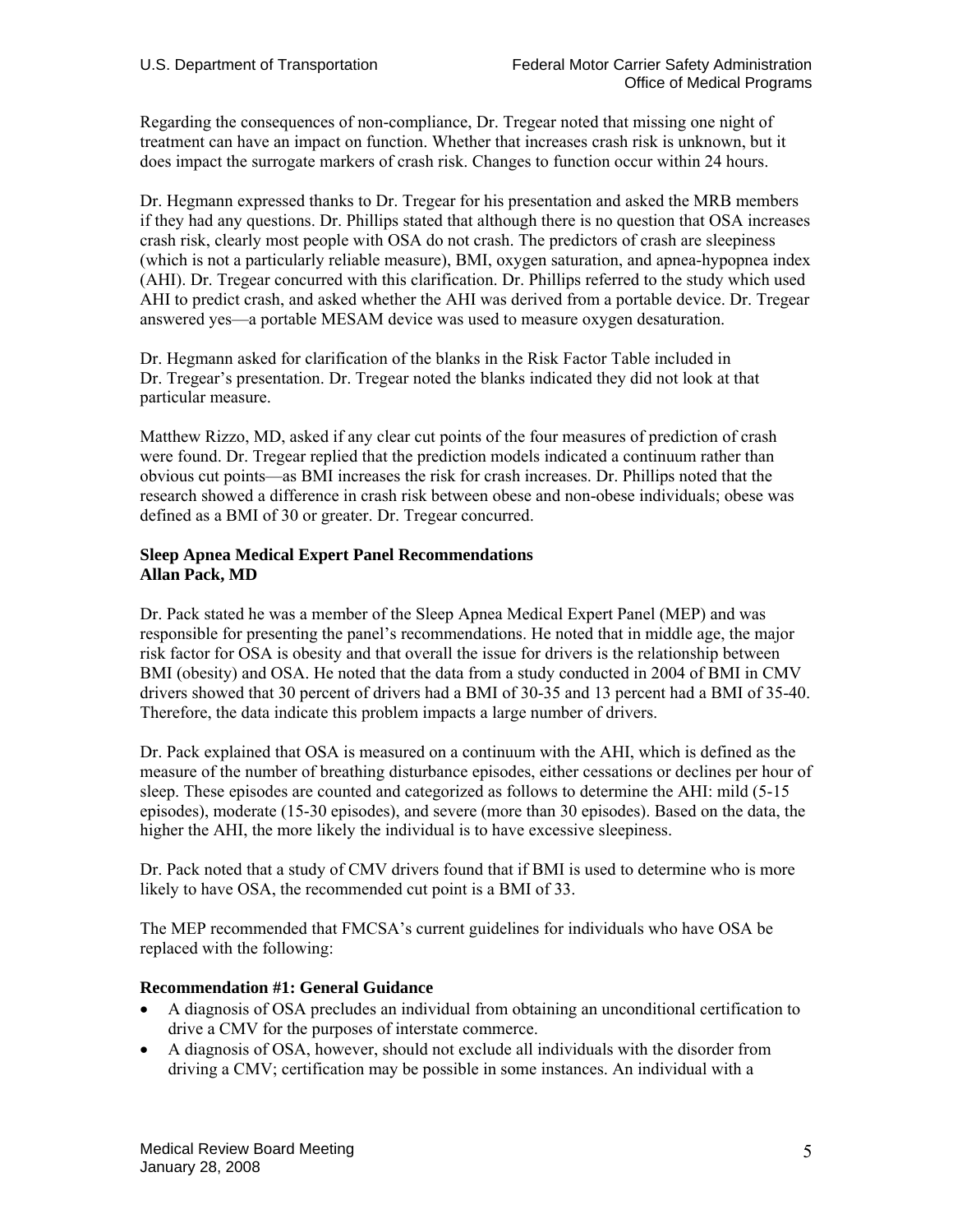- diagnosis of OSA may be certified to drive a CMV if that individual meets the following criteria:
	- o Has untreated OSA with an AHI < 20, and
	- o Has no daytime sleepiness, or
	- o Has OSA that is being effectively treated.
- An individual with OSA who meets the requirements for certification described above should be recertified annually, based on demonstrating satisfactory compliance with therapy.

### **Recommendation #2: Drivers who should be disqualified immediately or denied certification**

- Individuals who report that they have experienced excessive sleepiness while driving, or
- Individuals who have experienced a crash associated with falling asleep, or
- Individuals with an  $AHI > 20$ , until such an individual has been adherent to CPAP. They can be conditionally certified based on the criteria for CPAP compliance as outlined in Guideline 3, or
- Individuals who have undergone surgery and who are pending the findings of a 3-month postoperative evaluation, or
- Individuals who have been found to be non-compliant with their CPAP treatment *at any point,* or
- Individuals who have a BMI  $> 33$  (pending evaluation by a sleep study). (This is the position of 80 percent of panel members.)

# **Recommendation #3: Conditional Certification**

The MEP recommends the following groups of individuals with OSA be conditionally allowed to drive a CMV:

- Individuals with a BMI greater than or equal to 33 may be conditionally certified for 1 month pending sleep study evaluation. The panel noted that this period should be less than 1 week; however, given the current infrastructure for sleep studies in the U.S., obtaining a sleep study within 1 week is unlikely to be feasible in many cases. Consequently, the panel recommends a transition period of 2 years, during which time efforts be made to improve the infrastructure so that the period between requesting a sleep study and obtaining that study can be reduced to 1 week for certification.
- If diagnosed with OSA, 1-month certification.
- If compliant with CPAP at 1 month, 3-month certification.
- If compliant with CPAP at 3 months, 1-year certification.
	- o Warn drivers about the danger of stopping therapy.
	- o Warn drivers they could be liable if they stop using therapy and are involved in a crash.
- Recheck compliance in 1 year (all data).
- Minimal CPAP compliance greater than 4 hours per day for 70 percent of days.

### **Recommendation #4: Referral for Confirmation of Diagnosis or Stratification of Severity**

- Individuals who meet the following criteria should be required to undergo an evaluation to confirm the diagnosis of, and, if necessary, to stratify the severity of OSA:
	- o Those categorized as high risk for OSA according to the Berlin Questionnaire, or
	- o Those with a BMI  $\geq$  33 kg/m<sup>2</sup>, or
	- o Those judged to be at risk for OSA based on a clinical evaluation.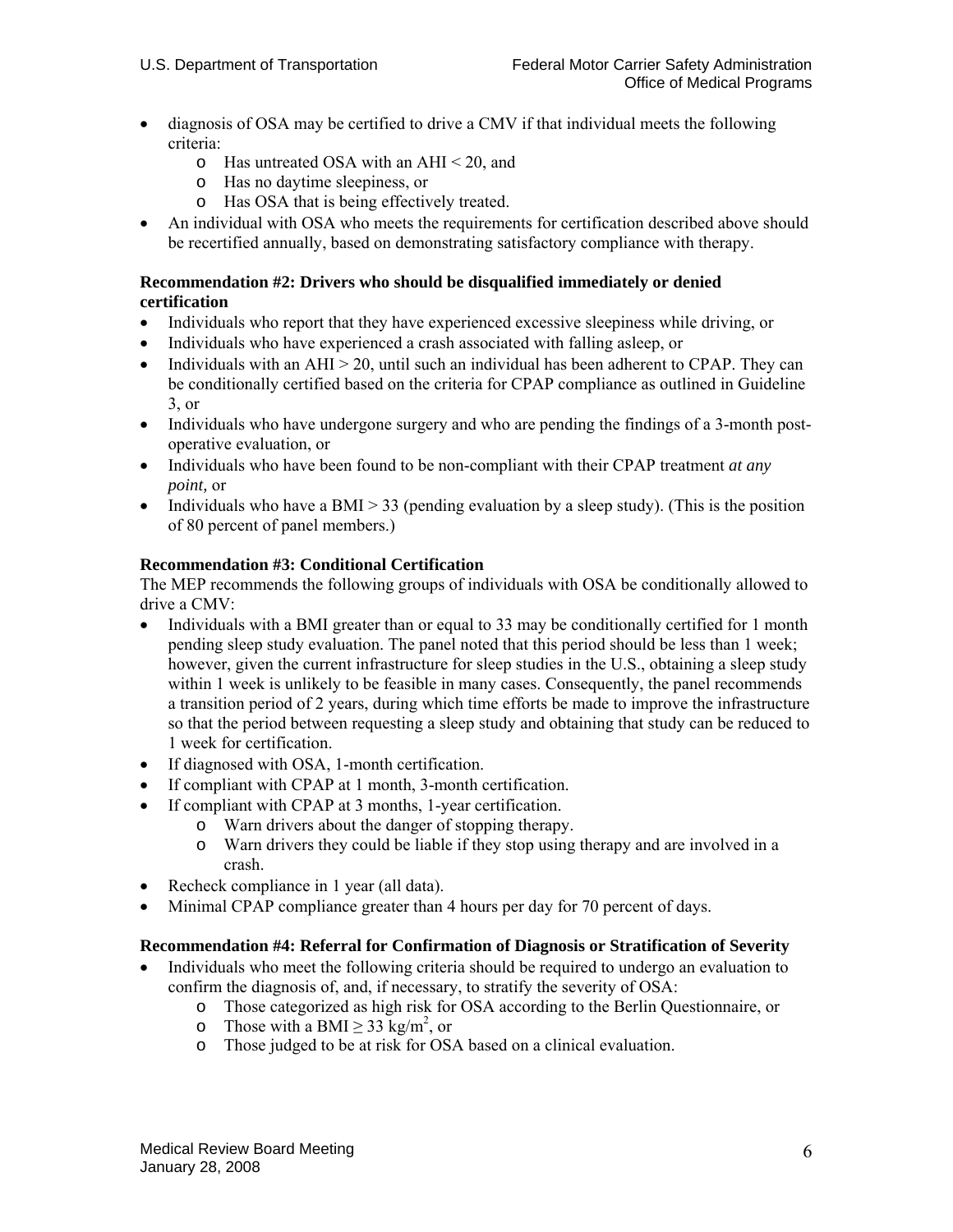# **Recommendation #5: Identification of Individuals with Undiagnosed OSA**

- Medical examiners should actively screen for OSA in all individuals who request fitness for duty certification for the purpose of driving a CMV in interstate commerce.
- Symptoms suggestive of OSA include:
	- o Chronic loud snoring.
	- o Witnessed apneas or breathing pauses during sleep.
	- o Daytime sleepiness.
- Risk factors for OSA are:
	- o Advancing age.
	- o BMI  $\geq 28$  kg/m<sup>2</sup>.
	- o Small jaw.
	- o Large neck size  $\geq 17$  inches (male)  $\geq 15.5$  (female)].
	- o Small airway (a narrow or edematous oropharynx).
	- o Family history of OSA.
- Conditions known to be associated with a high risk of OSA include the following:
	- o Hypertension (treated or untreated).
	- o Type 2 diabetes mellitus (treated or untreated).
	- o Hypothyroidism (untreated).

# **Recommendation #6: Method of Diagnosis and Severity**

- The preferred method of diagnosis and assessment of disease severity is overnight PSG.
- Acceptable alternative methods for assessment of risk in CMV drivers include objective recording devices validated against PSG that include at least 5 hours of measurement of:
	- o Oxygen saturation, and
	- o Nasal pressure, and
	- o Sleep/wake time.
- Regardless of the type of study performed, individuals should be tested while on their usual chronic medication regime.

# **Recommendation #7: Treatment of OSA–Continuous Positive Airway Pressure (CPAP)**

The MEP recommends that FMCSA consider adopting the following guidelines on the appropriate treatment of individuals with moderate-to-severe OSA:

- All individuals with OSA who require treatment should be referred to a clinician with relevant expertise.
- CPAP is the preferred method of therapy.
- Adequate CPAP pressure should be established through one of the following means:
	- o An in-laboratory titration study.
	- o An auto-titration system without an in-laboratory titration.
- Individuals with OSA who have been treated with CPAP may be certified if they have been successfully treated for a minimum of 1 week.
	- o Successful CPAP treatment is defined as follows:
		- Demonstration of good compliance with treatment (see below).
		- Resolution of excessive sleepiness when driving.
- Individuals with OSA who are treated with CPAP must demonstrate compliance with treatment and this must be documented objectively.
	- o Compliance is defined as using CPAP for the duration of total sleep time.
		- Optimal treatment efficacy occurs with 7 hours or more of use during sleep; however, 4 hours of documented time at pressure per major sleep episode is minimally acceptable.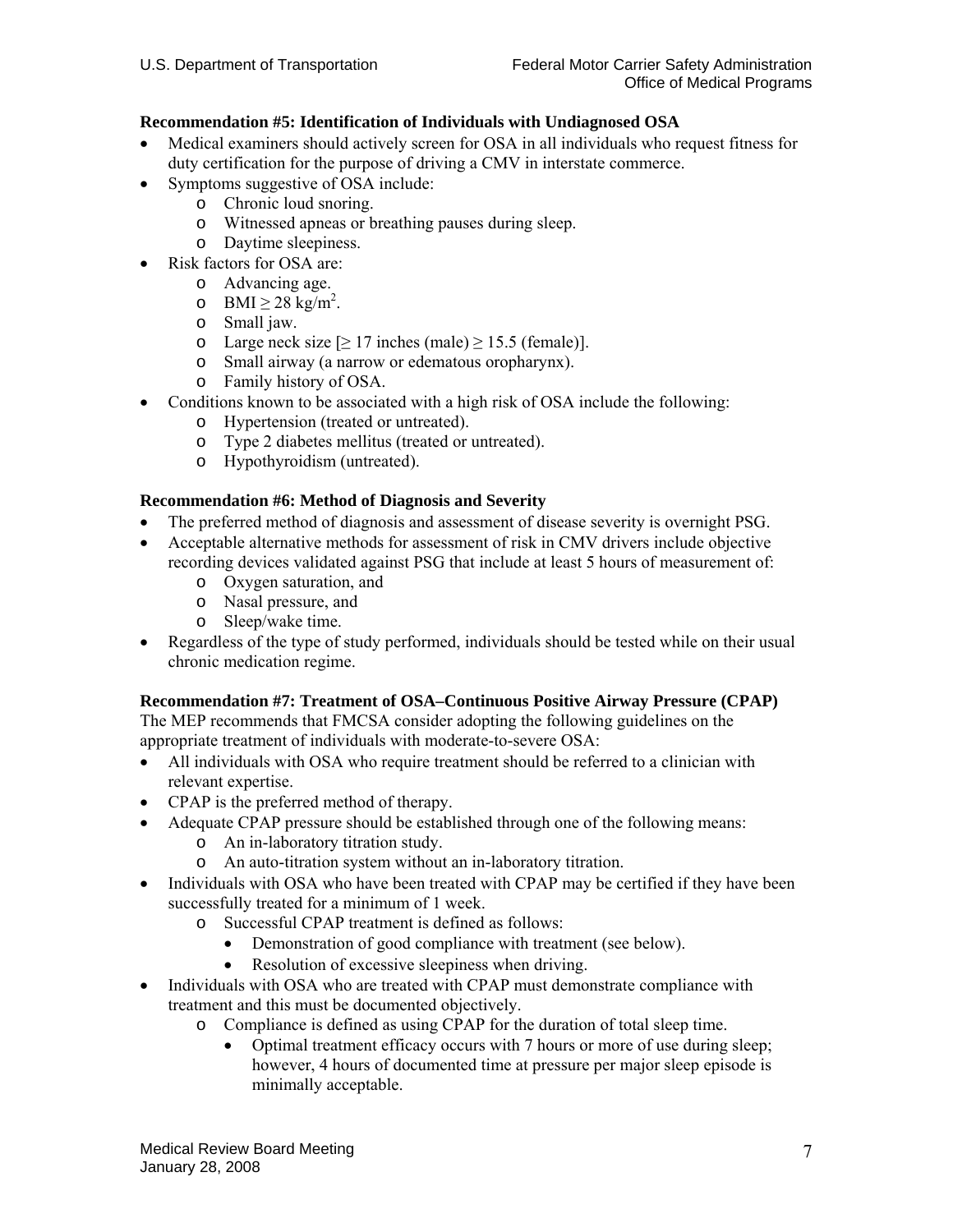• Based on current standards of practice, an acceptable CPAP use is at least 4 hours of use per night on at least 70 percent of nights.

### **Recommendation #8: Treatment of OSA–Alternatives to CPAP**

- Dental appliances and surgery are considered to be potential alternatives to CPAP for the treatment of OSA.
	- o Currently there is no method to monitor compliance among individuals treated with dental appliances. Consequently, use of dental appliances cannot be considered an acceptable alternative to CPAP in individuals who require certification to drive a CMV in interstate commerce.
	- o Compliance among individuals who have undergone surgical treatment for OSA is less of an issue. Consequently, surgical treatment (bariatric, upper airway soft tissue, facial bone, and tracheostomy) is deemed an acceptable alternative to CPAP (see later guidelines).

### **Recommendation #9: Treatment of OSA—Bariatric Surgery**

- Individuals who have undergone bariatric surgery may be certified if they are:
	- o Compliant with CPAP (see guideline for CPAP requirements), or
	- o 6 months post-operative (to allow time for weight loss), and
	- o Cleared by treating clinician, and
	- o Sleep exam indicates that  $AHI \leq 10$ , and are
	- o No longer excessively sleepy.
- For individuals certified based on these criteria, re-evaluation by sleep study within 2 years should be required if they are not on CPAP therapy.
- Individuals who are off CPAP therapy should be given information that they need to seek reevaluation if they gain significant weight (more than 5 percent) or their symptoms of OSA recur.

# **Recommendations #10, #11 and #12: Treatment of OSA—Oropharyngeal, Tracheostomy, and Facial Bone Surgery**

- Individuals with OSA who have been treated with oropharyngeal, tracheostomy, or facial bone surgery may be certified if they:
	- o Are more than 1 month post-surgery, and
	- o Are cleared by treating clinician, and
	- o Do not experience daytime sleepiness, and
	- $\circ$  Have an AHI < 10.
- Annual recertification required:
	- o Annual objective testing with  $AHI < 10$ , and
	- o No daytime sleepiness.

# **Recommendation #13: Patient Education**

- Individuals with OSA who meet the criteria for certification should be provided with education on the following:
	- o The importance of adequate sleep.
	- o Lifestyle changes:
		- Weight loss.
		- Smoking cessation.
		- Exercise.
		- Reduced alcohol intake.
	- o The importance of treatment compliance (if relevant).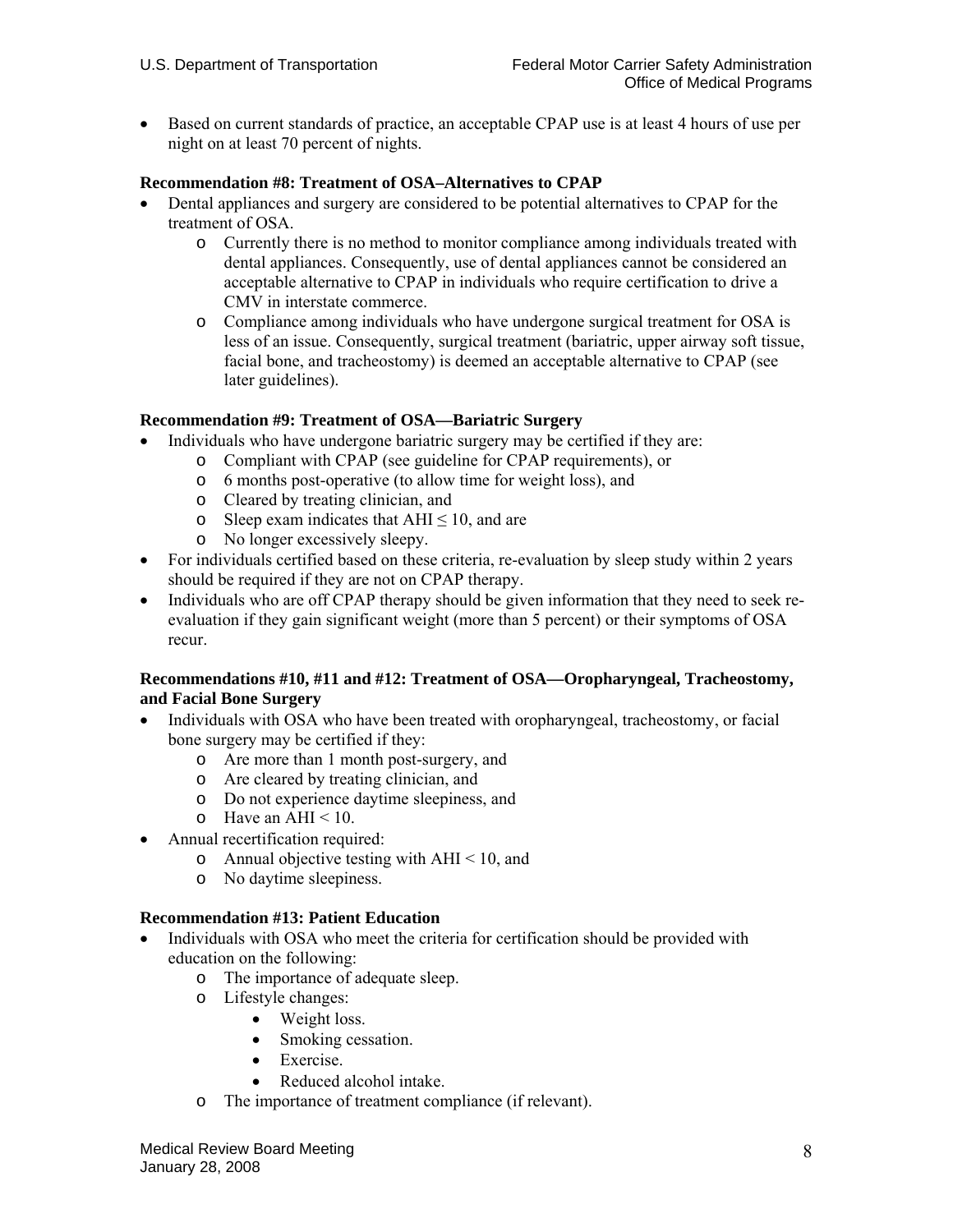- o The consequences of untreated OSA, including:
	- Loss of certification.
	- Crash.
	- Hypertension.
	- Cognitive dysfunction.
	- Heart disease.
	- Reduced quality of life.
	- Reflux.
	- Headaches.
	- Shorter survival.
	- Sleep disruption.
- o Effects of respiratory or central nervous system depressants on OSA.

# **Recommendation #14: Areas Requiring Development of Guidance**

- Other causes of excessive daytime sleepiness:
	- o Insufficient sleep.
- Insufficient time in bed/sleep deprivation.
- Medical illnesses:
	- o e.g., chronic pain syndromes.
	- o Other primary sleep disorders:
		- Narcolepsy.
		- Idiopathic hypersomnia.
		- Restless Legs Syndrome.
		- Shift work sleep disorder.
- Development of a national registry of certified drivers with full medical histories.
- Further research is required in the following areas:
	- o Effects of OSA on crash risk among CMV drivers.
	- o Effects of various OSA treatments on crash risk among CMV drivers.
	- o Risk factors for crash among individuals with OSA and other sleep problems.
	- o Improved risk stratification and prediction in CMV drivers.
	- o Evaluation of alternatives to PSG in CMV drivers.

# **Additional Recommendations:**

- FMCSA should consider creating incentives for large trucking companies to develop fatigue management models.
- FMCSA should couple an information dissemination program with these models.

Dr. Hegmann expressed appreciation for Dr. Pack's presentation.

During discussion, Dr. Phillips asked for examples of how sleep/wake time can be assessed without electroencephalography (EEG). Dr. Pack said that actigraphy or modified actigraphy would be an acceptable alternative to EEG in assessing sleep/wake time. Dr. Pack noted that individuals need to be retested following any corrective surgery. Although the issue was not discussed by the MEP specifically, Dr. Pack indicated that portable PSG systems would be acceptable for OSA testing.

Dr. Rizzo asked for clarification regarding the percentage of drivers with a BMI of 30 or higher. Dr. Pack stated that 42 percent of drivers have a BMI of 30 or above. Dr. Rizzo noted that one expert panel member indicated that a BMI of  $>30$  should trigger an evaluation for OSA, which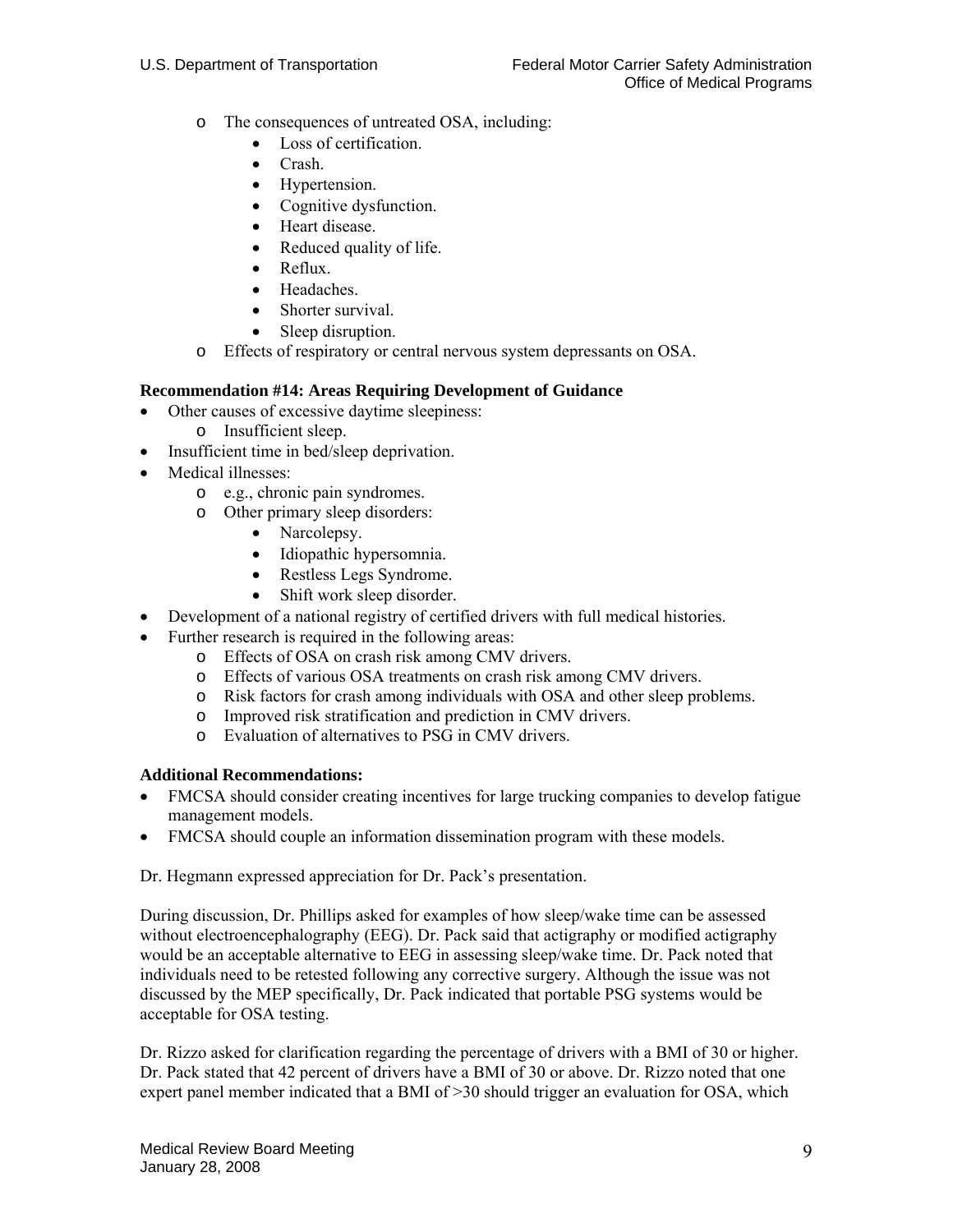would mean that about 40 percent of all truckers currently driving would need to be evaluated. Dr. Pack concurred with his statement and added that if a BMI of 33 was used to trigger an evaluation for OSA, the number of truckers needing evaluation would drop to 24 percent.

# **Public Comments on Sleep Apnea**

Ms. Wendy Sullivan, formerly with Schneider National, Inc., expressed appreciation to the MRB for their efforts. She stated that Schneider National has conducted extensive research on medical issues and has a considerable database that includes more than 13,000 drivers. She added that getting to the root of the problem is essential and noted that there will be a significant health care savings when proper treatment is implemented; however, the trucking and motor carrier companies will be the ones paying for the tests and treatment, which should be taken into consideration.

Ms. Sullivan agreed that compliance monitoring is essential and proposed that ways be sought to keep drivers driving while on CPAP. She emphasized that 2 or 3 hours of CPAP treatment is better than none because of the degree of immediate correction as noted by the experts. She also stated that Schneider National requires mandatory testing and compliance monitoring for OSA and that more than 1,900 drivers have been treated for OSA. Ms. Sullivan pointed out that bariatric surgery is not the best treatment option as it is not covered by insurance. Drivers cannot afford it and many drivers still need CPAP after surgery. She said compliance monitoring is critical, as is FMCSA and medical examiners holding the drivers accountable.

Natalie Hartenbaum, MD, OccuMedix, stated that finding a reliable way of monitoring effective treatment is essential. She expressed a concern that for many drivers, getting a new machine that is capable of measuring compliance is an issue because new machines are expensive and usually not covered by insurance.

In relation to Ms. Sullivan's comment, Dr. Hartenbaum expressed the concern that many smaller companies may not be able to control or monitor OSA to the same degree as the larger companies like Schneider National. Dr. Hartenbaum suggested that there could be a mechanism in place to provide ongoing compliance monitoring while allowing drivers to keep driving.

# **MRB Deliberations on Evidence Report and Panel Recommendations on Sleep Apnea**

Dr. Phillips noted that the original MEP report made reference to the "clinician" who would be evaluating and treating CMV drivers. As a point of clarification, she moved that the MRB recommend replacing the word "clinician" in the MEP Recommendations with the phrase "a qualified physician with relevant expertise in sleep apnea." The MRB unanimously approved this motion.

Dr. Phillips stated that the data regarding BMI are compelling. She also recognized that the cut point for BMI is a contentious issue for both the MEP and the MRB. She moved that the MRB recommend a BMI cut point of >30 as the criterion which would trigger referral for testing for sleep apnea. Dr. Hegmann noted that the motion carried four to one, with one negative vote.

During discussion, Dr. Rizzo explained his objection to the motion. He noted that the data are quite clear that BMI is related to sleep apnea and that BMI alone may be a risk factor for crashes. The evidence for the cut point is unclear and needs further investigation.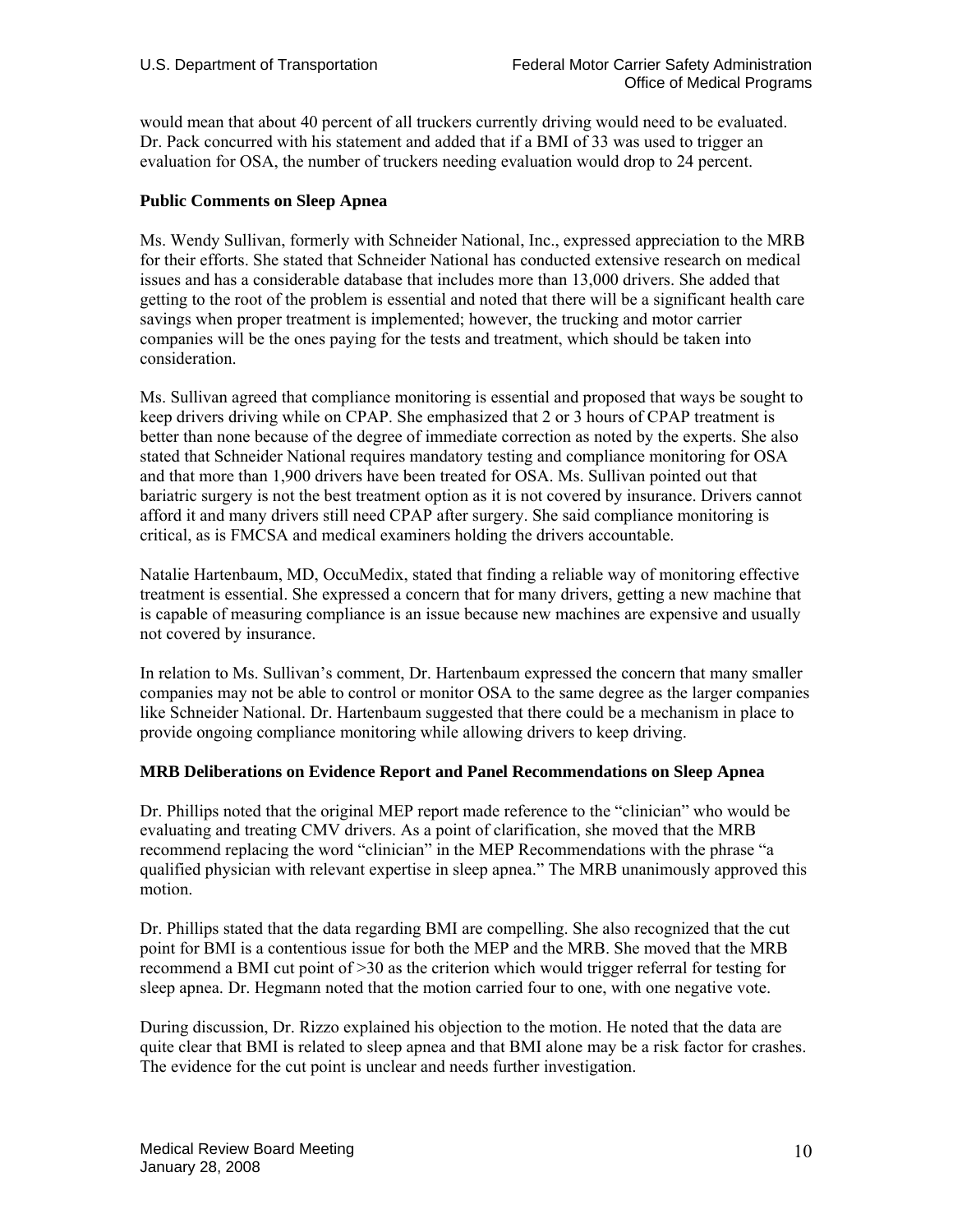Noting no further comments on the topic, Dr. Hegmann introduced Gregory Krauss, MD, to present the MEP recommendations on seizure disorders.

# **Seizure Disorders Medical Expert Panel Recommendations Gregory Krauss, MD**

Dr. Krauss reported on the recommendations of the MEP related to seizure disorders and CMV driver standards. The MEP reviewed existing FMCSA guidelines regarding seizure disorders and the evidence report compiled by Dr. Tregear. The MEP unanimously agreed on all the recommendations.

Dr. Krauss stated that the MEP's goal was to recommend changes to existing guidelines if the currently available evidence supported such changes.

The MEP's guiding principles in developing recommendations were as follows:

- Any recommended changes to existing guidelines must be supported by evidence.
- Any recommended changes to existing guidelines should be actionable (i.e., easily carried out by medical examiners and well understood by the general public).
- The wording of the recommended changes to existing FMCSA guidelines should be concise and unambiguous.

Dr. Krauss provided background regarding the risk of seizures and driving. He noted that little data currently exist for commercial drivers with seizures, but there is significant data in the general population. The U.S. mortality rate report indicates that seizure-related fatal crashes are slightly more likely when compared to diabetes, cardiovascular disease, hypertensive disorder, alcohol, young drivers, and other risk groups. The number of fatal driver crashes related to seizures is still quite small. He noted that during a 3-year period there were 80-97 fatal crashes annually involving drivers with seizure disorders, indicating that only a small fraction of total fatal driver crashes in the U.S. are related to seizures.

In examining the various subgroups of patients who have epilepsy, it was determined that there is a high level of heterogeneity, which affected the meta-analysis. Dr. Krauss stated that about 60 percent of patients have seizures that are easy to control, and 40 percent of patients have seizures that are difficult to control. Based on this, researchers determined that the best way to stratify this group was not to evaluate each of their causes for epilepsy and specific treatment factors individually, but to rely on seizure-free periods as an index of seizure control. This has been a relatively reliable marker used throughout the United States to restrict driving for noncommercial drivers with epilepsy.

Dr. Krauss referred to a study he conducted that compared patients with epilepsy who had driven and crashed to those who had epilepsy, had driven, and not crashed. He said that the odds of crashing are markedly reduced with long seizure-free intervals. Patients with a seizure-free period greater than 12 months had .075 odds of crashing compared to persons with shorter seizure-free intervals. He noted that using this cut point reduces the odds of crashing by about 93 percent. He concluded that the duration of the seizure-free period is a good marker in terms of predicting future risk for seizure recurrence. The MEP guidelines are based on this conclusion.

Dr. Krauss indicated that the random effects meta-analysis of several studies considered by the MEP included limited data regarding individuals receiving medical treatment; however, it was consistent with those who had surgical treatment for their epilepsy. The outcome data measured patients who had surgery and risk of seizure recurrence over time.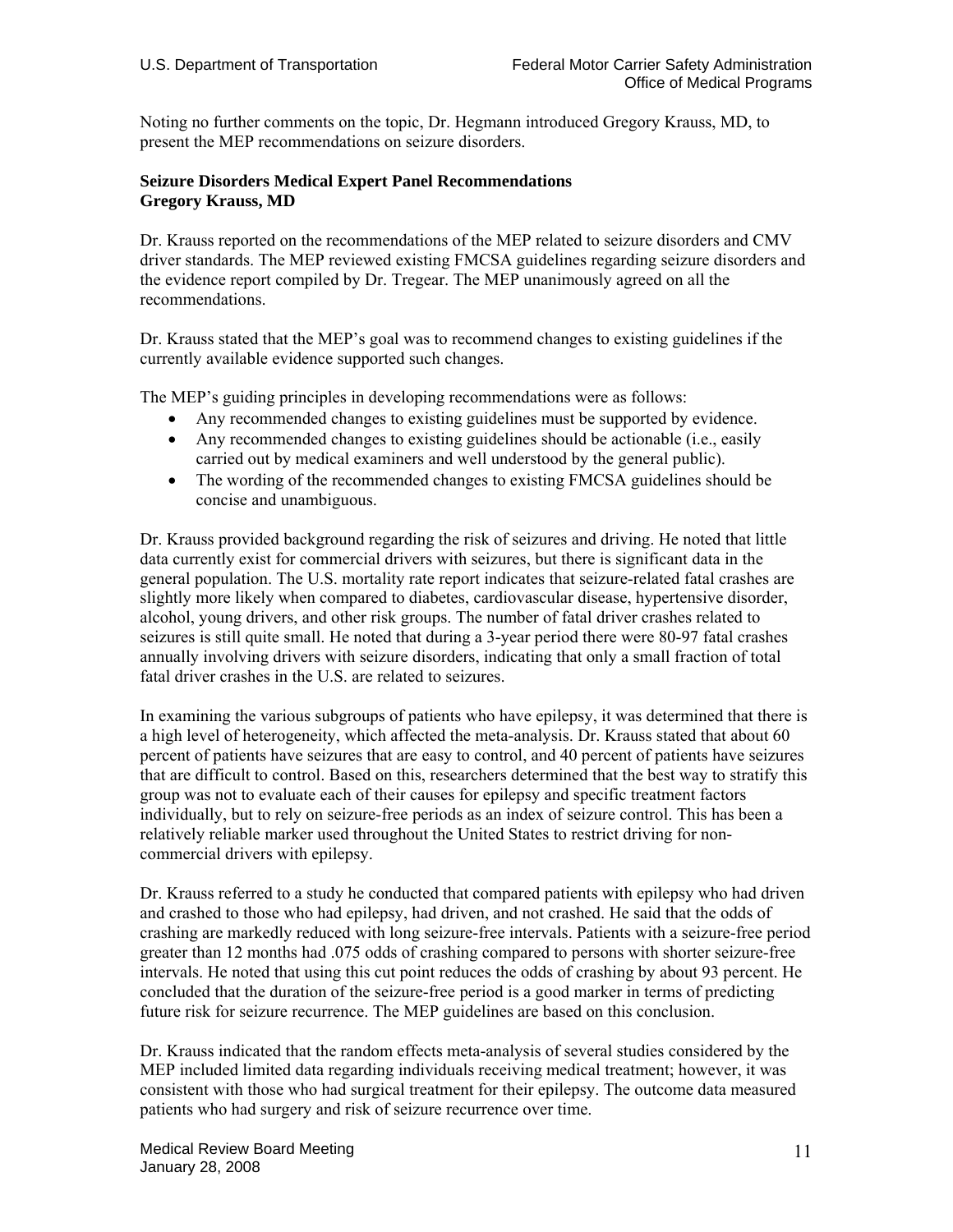He noted that risk of seizure recurrence after 8 years was less than 2 percent and the risk of seizure recurrence after 10 years was less than 1 percent. He said that many other countries, such as Canada, Australia, Sweden, and the United Kingdom, accept an annual risk of less than 2 percent. He concluded that an annual risk of less than 2 percent is sufficiently low to permit an individual to be certified to drive a CMV.

Dr. Krauss stated that given a 2 percent risk of seizure recurrence, the chance of a patient having a recurring seizure while driving is less than 0.3 percent annually in a 50-hour work week. He also noted that a majority of patients crash if they have a seizure while driving, but overall, the annual risk of having a seizure-related crash in this population is still less than .017 percent.

Dr. Krauss reviewed existing FMCSA guidelines regarding seizure disorders and then presented the following MEP recommendations:

# **Recommendation #1: Epilepsy**

The MEP recommends that current guidelines pertaining to individuals with a diagnosis of epilepsy be replaced with the following:

- A history of epilepsy precludes an individual from obtaining unconditional certification to drive.
- A history of epilepsy, however, should not unconditionally exclude all individuals from driving, and conditional certification may be possible in some instances.
- An individual with a history of epilepsy may obtain conditional certification if they meet the following criteria:
	- o An individual must have been seizure free for a minimum of 8 years on or off antiseizure medication; and
	- o If all anti-seizure medications have been stopped, the individual must have been seizure free for a minimum of 8 years from time of medication cessation; or
	- o If still using anti-seizure medication, the individual must have been on a stable medication regimen for a minimum of 2 years.
	- o An individual with a history of epilepsy who has been granted conditional certification to drive a CMV must be recertified on an annual basis.

### **Recommendation #2: Single Unprovoked Seizure**

The MEP recommends the current guideline for individuals who have experienced a single, unprovoked seizure be replaced with the following:

- A history of experiencing a single, unprovoked seizure precludes an individual from obtaining unconditional certification; however,
- A history of experiencing a single, unprovoked seizure should not exclude all individuals from driving a CMV.
- An individual with a history of a single, unprovoked seizure may obtain conditional certification to drive a CMV if that individual meets the following criteria:
	- o An individual must have been seizure free for a minimum of 4 years on or off antiseizure medication; and
	- o If all anti-seizure medications have been stopped, the individual must have been seizure free for minimum of 4 years from time of medication cessation; or
	- o If still using anti-seizure medication, the individual must have been on a stable medication regimen for a minimum of 2 years.
	- o An individual with a history of a single, unprovoked seizure who has been granted conditional certification to drive a CMV must be recertified on a biennial basis.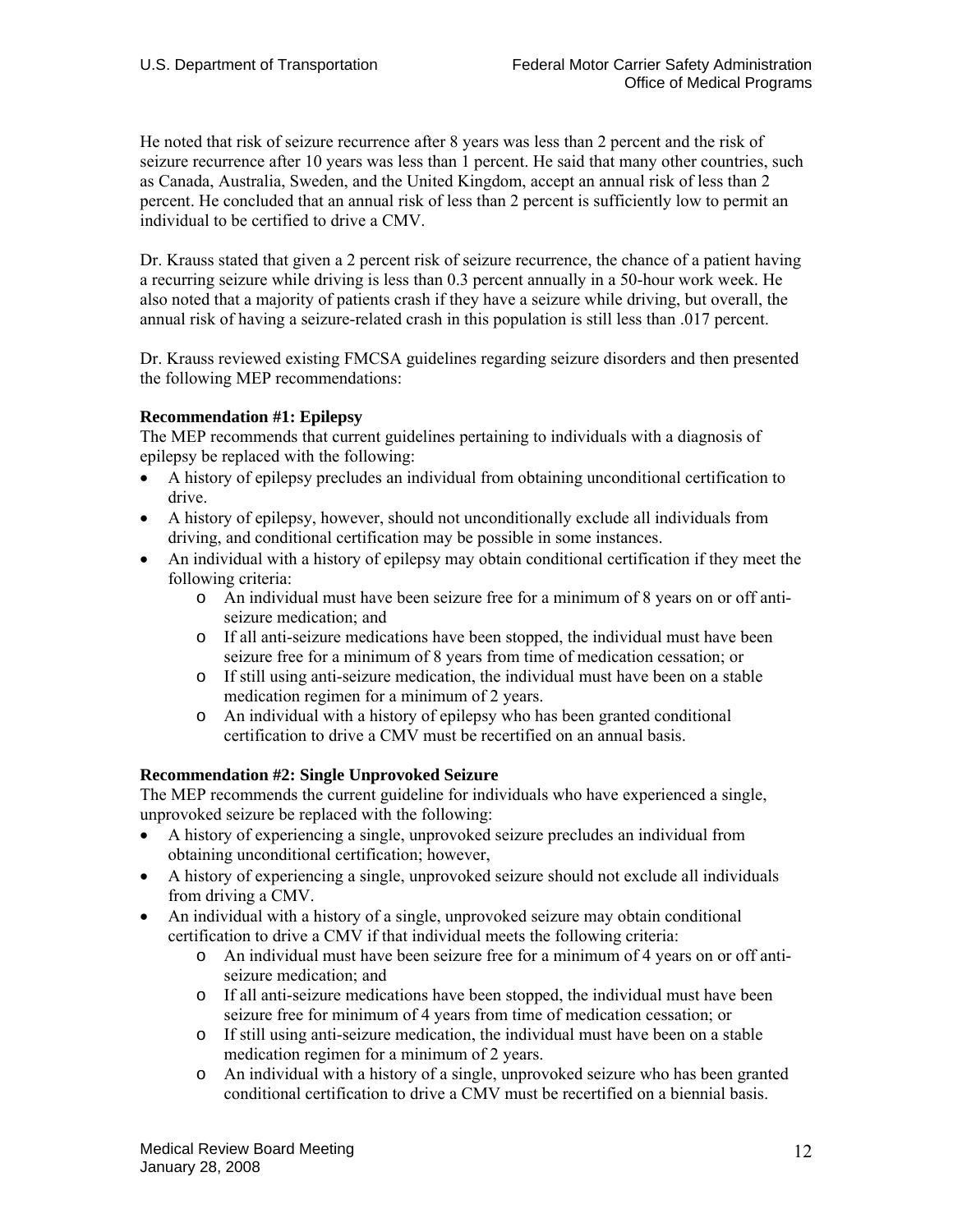# **Recommendation #3: Provoked Seizures**

The MEP recommends that individuals with a history of experiencing a provoked seizure should not automatically be precluded from obtaining an unconditional certification.

- Whether an individual with such a history can be unconditionally certified requires individual evaluation to ascertain if the individual is at low recurrence risk for encountering again the factor that precipitated the seizure.
- Examples of low risk for recurrence include:
	- o A lidocaine-induced seizure during a dental procedure.
	- o A concussive seizure, immediate seizure—associated with mild head injury, loss of consciousness less than 30 minutes with no penetrating injury.
	- o A seizure due to syncope not likely to recur while driving.
	- o A seizure from an acute metabolic derangement not likely to recur would permit a patient to be unconditionally certified.
- Conditional certification may be considered for individuals with moderate-to-high risk factors for recurrence provided that the following conditions are met:
	- o An individual must have been seizure free for a minimum of 8 years on or off antiseizure medication; and
	- o If all anti-seizure medications have been stopped, the individual must have been seizure free for a minimum of 8 years from the time of medication cessation; or
	- o If still using anti-seizure medication, the individual must have been on a stable medication regimen for a minimum of 2 years.
	- o An individual with a history of a provoked seizure who has been granted a conditional certification to drive a CMV must be recertified on an annual basis.
- Examples of seizure-provoking conditions that are at moderate-to-high risk for further seizures, and therefore would weigh against certification, include the following:
	- o Head injury with loss of consciousness or amnesia greater than 30 minutes or penetrating head injury.
	- o Intracerebral hemorrhage of any etiology, including stroke and trauma.
	- o Brain infection: encephalitis, meningitis, abscess, cysticercosis.
	- o Stroke.
	- o Post-operative brain surgery with significant brain hemorrhage.
	- o Brain tumors.
- Individuals who experienced further seizures following the initial seizure that occurred in the presence of a provocative event should be considered as having epilepsy for the purposes of certification review.

Dr. Hegmann thanked Dr. Krauss for his presentation and asked if the MRB had any questions on the topic.

Dr. Phillips expressed concern that sleepiness is a common side effect with anti-seizure drugs and asked Dr. Krauss if he knew of any anti-seizure drugs in which sleepiness is not a side effect. Dr. Krauss said there have been recent studies that used EEG and cognitive performance tests to look at various anti-epilepsy drugs and their effects on brain slowing and psychomotor test performance. Some drugs, including lamotrigine and levetiracetam, do not cause EEG slowing, while other drugs, such as topiramate, are associated with an increased risk of sleepiness. He added that much of the risk is also associated with the dosage.

Dr. Rizzo asked for clarification regarding the 2 percent rule adopted by Australia and other countries. Is this a risk of 2 percent per patient per year for a seizure? Dr. Krauss said the risk is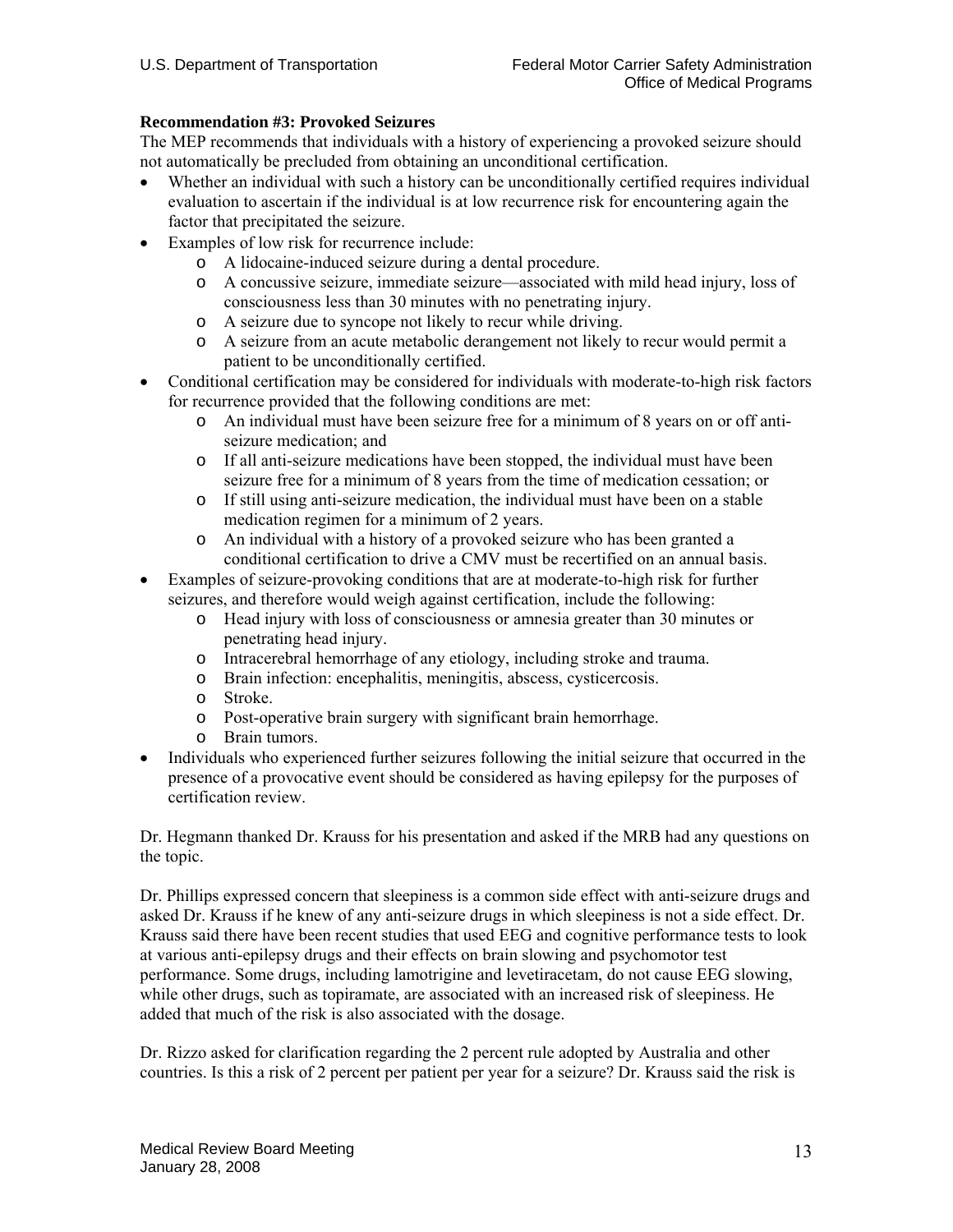less than 2 percent based on the meta-analysis of outcomes, which suggests that a seizure-free period longer than 8 years reflects a decrease in crash risk below 2 percent.

Dr. Rizzo asked about the annual risk of seizure in the general population. Dr. Krauss stated that there are two numbers; one is the risk of recurring epileptic seizure in individuals with prior epilepsy that has been controlled, and the other is the risk in patients who have spontaneous seizures. In the U.S. there is a 9 percent risk of having a single seizure. In patients with controlled epilepsy, the risk drops below 2 percent once they are seizure free for more than 10 years. The annual risk would be approximately .05 percent.

Dr. Rizzo clarified that the 2 percent cut point is actually a 40-fold greater risk of seizures annually than seizures in the general population. Dr. Krauss responded that at the 8-year point it is a 40-fold increase in annual risk and that it would drop considerably from year to year beyond that point.

Before beginning the public comment period on the topic of seizure disorders, Dr. Gunnels asked the MRB to clarify its overall acceptance of the MEP's general recommendations on the topic of sleep apnea or if further discussion was needed.

Dr. Phillips responded that the MRB had some recommendations on how to modify the MEP Recommendations Report to correct inconsistencies in sections indicating "equal to" or "greater than." She noted other changes that were suggested to reorganize the document. She added that the MRB accepted the MEP's recommendations as amended, both in written comments and in formal motions. The MRB unanimously approved the recommendations.

# **Public Comment on Seizure Disorders**

Dr. Hartenbaum expressed concern that of the two expert panels that presented, none of the members is an occupational medicine physician. She indicated that it is essential to have individuals who have experience administrating the medical exam program for carriers or doing the medical exams to be involved in developing the guidelines and recommendations.

In response to the acceptable standards of risk in Australia and Canada noted by Dr. Krauss, Dr. Hartenbaum stated that there is significant difference in liability for physicians qualifying drivers in those countries compared to the United States. In the United States, drivers will often not report changes to medications or recurrence of seizures to their carrier or medical examiner. Setting a threshold of acceptable exposure is different in the U.S., because private physicians do not have or want the responsibility for commercial or vocational driver programs.

Dr. Hartenbaum added her concern about the issue of stable medication, asking about situations in which the driver changes or discontinues medication. In response to Dr. Phillips' earlier comments about the higher incidence of cognitive impairment while on medication, Dr. Hartenbaum suggested that those medications that have the highest risk of cognitive impairment should be prohibited and medications with lowest risk of impairment should be recommended.

Dr. Hartenbaum concluded her comments, stating that a 2 percent general risk is still 40 times greater than the general population. She noted that in the United States, a 1 percent annual risk of sudden impairment or incapacitation should be the acceptable level of risk.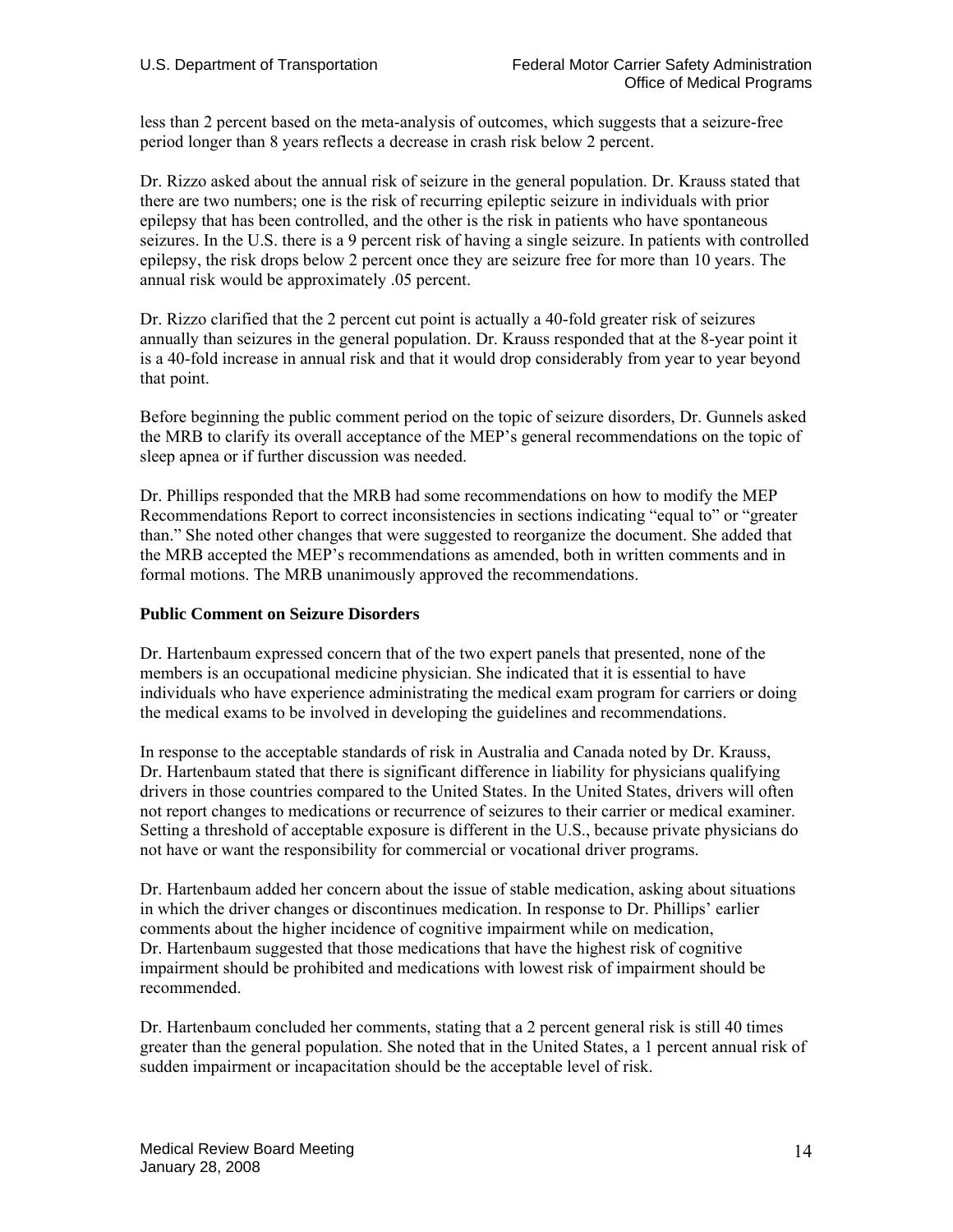A former independent owner-operator commented that he had one seizure and had to stop driving. He said he discovered that many drivers lie about their medical condition and continue to drive because of the blanket law prohibiting those individuals on anti-seizure medications from driving. He emphasized that the rules need to be individualized because every driver is different, every seizure condition is different, and everyone responds to medication differently. If too many restrictions on someone's seizure condition exist, then it increases the chances that individuals will lie about their condition and not receive the proper treatment or medication.

Mr. Gary Gross, Epilepsy Foundation, asked whether the recommendations would allow for consideration of specific characteristics of seizure-type factors rather than relying entirely on seizure-free periods. He noted the following factors: the presence of simple partial seizures that do not interfere with consciousness or motor control; seizures with consistent and prolonged auras; an established pattern of pure nocturnal seizures; and seizures related to reversible acute illnesses. These are some of the factors that are favorable in decreasing the seizure-free period.

Dr. Tregear stated that the data show there is evidence that some seizure types create lower risk than others. Dr. Krauss noted that the MEP determined that the risk standard for commercial driving should be quite conservative compared to that for non-commercial driving. He said that seizure type is not a sufficient way to define risk for crashes in these patients. He referred to a study that looked at patients with various seizure types who also had a seizure behind the wheel. The findings indicated that a high percentage of these patients crashed. Therefore, the MEP recommends being cautious about evaluating patients with auras or mild seizure types in terms of letting them drive commercially.

A mechanic with the New York Department of Transportation stated that he has a commercial drivers license (CDL) restricted to intrastate travel. He asked if the MEP looked at state CDLs and compared the drivers that checked "yes" on their application to their crash ratio. Dr. Gunnels responded, stating that FMCSA does have some information about what states are doing in terms of who has programs, but that this comparison has not been made. She further indicated that FMCSA could take a look at this issue as it varies between states. He added that he feels the 8 year limit is excessive to those individuals on seizure medications and those who have been seizure free.

### **MRB Discussion and Deliberations on Seizure Disorders**

During discussion, Dr. Rizzo indicated that the commentary from both the audience and those participating on the phone was very helpful. Dr. Rizzo stated that the MRB understands there is a balancing act between the needs of an individual and the potential risks to the motoring public. The MRB thoroughly considers the comments made by the public and that the MRB considered all of these factors in the following recommendations:

### **Recommendation #1**

For individuals with a history of epilepsy, retain the existing guidance on the management of seizures and commercial drivers, supporting a minimum of 10 years off anti-seizure medications and seizure free.

### **Recommendation #2**

For individuals with a history of a single, unprovoked seizure, retain the existing guidance on the management of seizures and commercial drivers, supporting a minimum of 5 years off antiseizure medication and seizure free.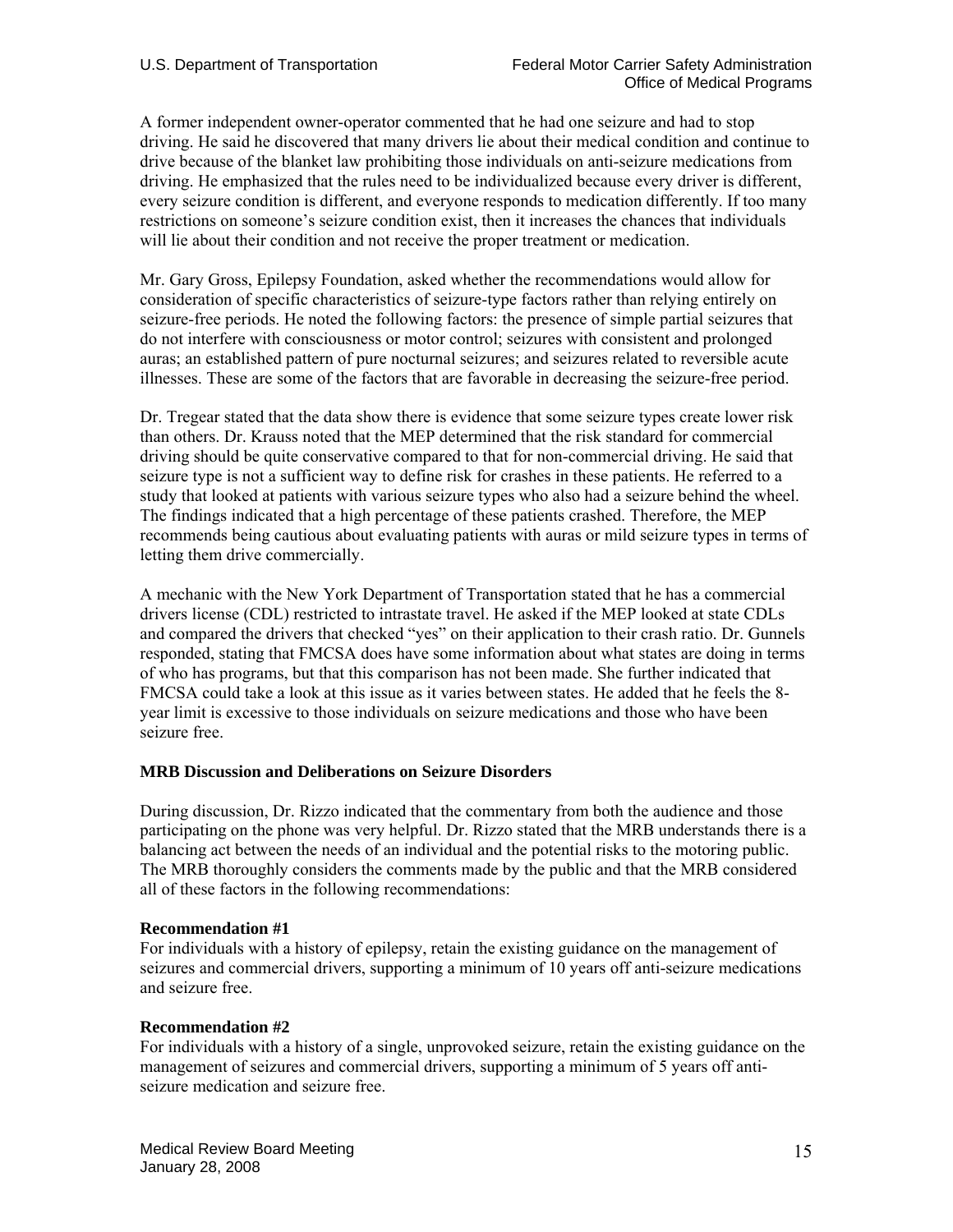# **Recommendation #3**

Individuals with cases of provoked seizures that are caused by structural brain lesions (e.g., tumor, trauma, and infection) should be assessed more stringently than those with other causes (e.g., a single, unprovoked seizure caused by exposure to a medication, such as lidocaine). The MRB recommends individualization of time restrictions from driving for a minimum of 5 years, but for up to 10 years—based on consultation with a neurologist. This applies only to individuals who are off medication and seizure free.

### **Recommendation #4**

Individuals with a probable single episode of drug toxicity may be treated less restrictively than those with structural brain lesions, depending on the outcome of the neurological consultation.

The MRB approved these recommendations. Dr. Hegmann invited further discussion on this topic.

Dr. Phillips stated that she wanted to explain her dissent on the earlier recommendation regarding persons with epilepsy. She noted that having a seizure is not the same as having a crash. Her position is that restrictions will not keep people with epilepsy from obtaining commercial drivers licenses; it will merely keep them from reporting and getting appropriate treatment.

Before adjourning the meeting, Dr. Gunnels noted that the next MRB meeting is scheduled for April 7, 2008, and will be held in Washington, D.C. She announced that FMCSA is planning to have a meeting during the summer that will focus on the National Registry of Certified Medical Examiners and issues related to medical practitioners. She expressed appreciation to MEP members for their presentations and to MRB members for their work.

Dr. Gunnels added that all the information discussed during the meeting would be made available on the Web site at www.mrb.fmcsa.dot.gov.

# **Adjournment**

Noting there were no additional comments, Dr. Hegmann adjourned the meeting.